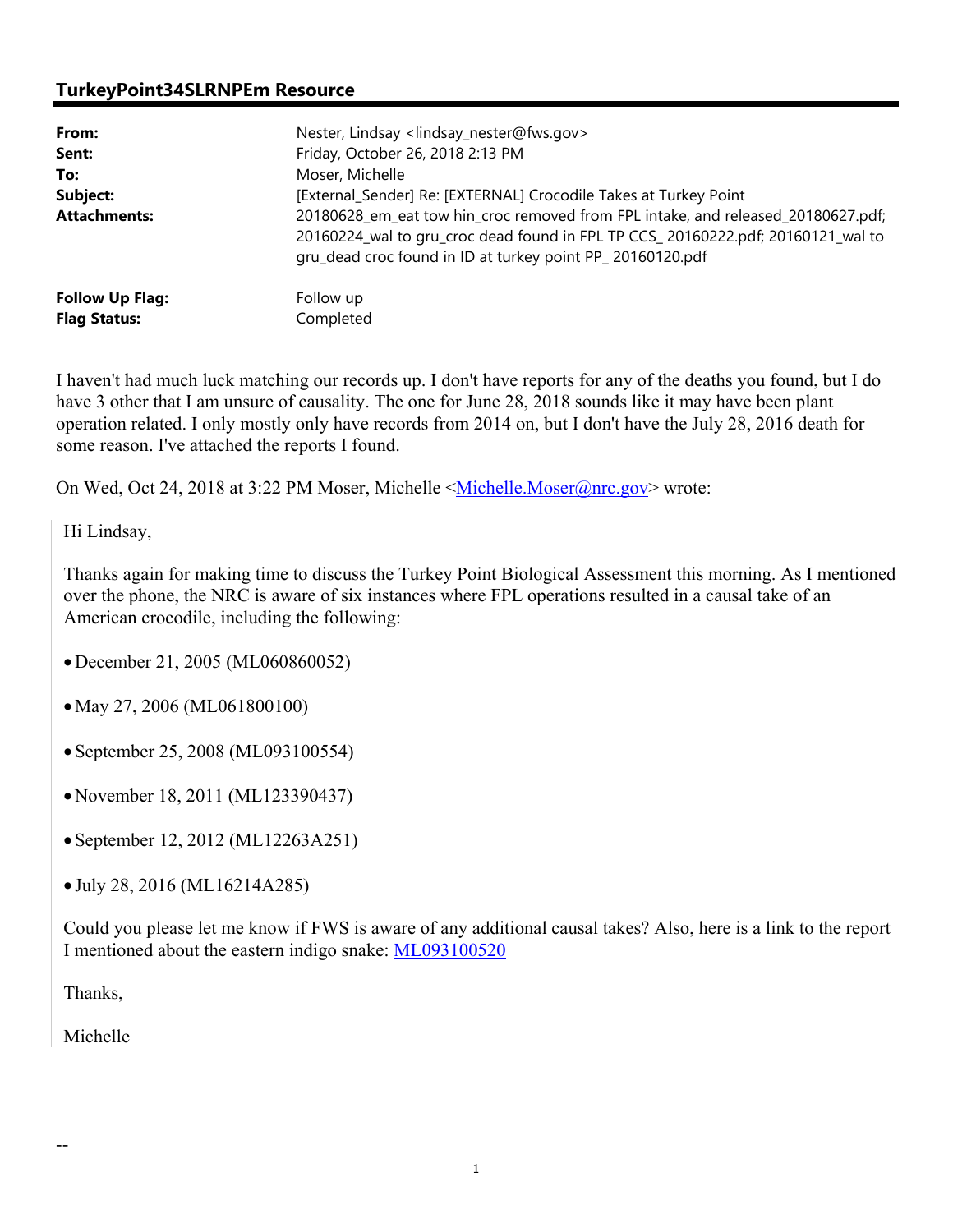Lindsay Nester

Biologist

U.S. Fish and Wildlife Service

South Florida Ecological Services Office

1339 20th Street

Vero Beach, Florida 32962

772-469-4226

*NOTE: This email correspondence and any attachments to and from this sender is subject to the Freedom of Information Act (FOIA) and may be disclosed to third parties.*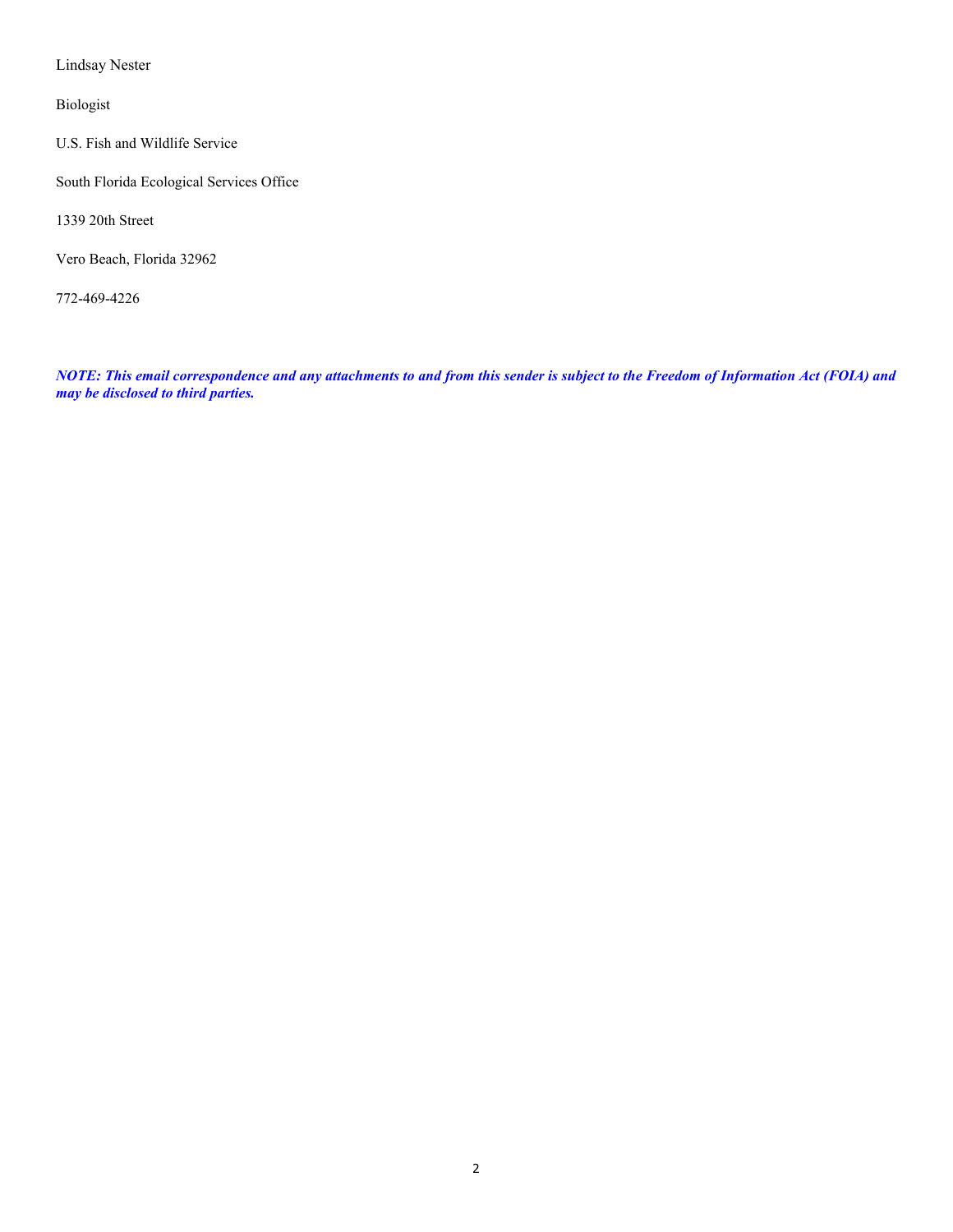| <b>Hearing Identifier:</b> | TurkeyPoint34_SLR_NonPublic |
|----------------------------|-----------------------------|
| <b>Email Number:</b>       |                             |

**Mail Envelope Properties** (CAFuPc91ripE9ie-tGuEaQbiNcjrnNj2A0bXWgC3gOPzp7ZT12A)

| Subject:              | [External Sender] Re: [EXTERNAL] Crocodile Takes at Turkey Point |
|-----------------------|------------------------------------------------------------------|
| <b>Sent Date:</b>     | 10/26/2018 2:12:40 PM                                            |
| <b>Received Date:</b> | 10/26/2018 2:13:47 PM                                            |
| From:                 | Nester, Lindsav                                                  |
|                       |                                                                  |

**Created By: lindsay** nester@fws.gov

#### **Recipients:**

"Moser, Michelle" <Michelle.Moser@nrc.gov> Tracking Status: None

**Post Office:** mail.gmail.com

**Files Size Date & Time**<br>MESSAGE 1617 10/26/2018 2: 10/26/2018 2:13:47 PM 20180628\_em\_eat tow hin\_croc removed from FPL intake, and released\_20180627.pdf 75273 20160224\_wal to gru\_croc dead found in FPL TP CCS\_ 20160222.pdf 183671 20160121\_wal to gru\_dead croc found in ID at turkey point PP\_ 20160120.pdf 379680

#### **Options**

| <b>Priority:</b>            | Standard  |
|-----------------------------|-----------|
| <b>Return Notification:</b> | No        |
| <b>Reply Requested:</b>     | No        |
| <b>Sensitivity:</b>         | Normal    |
| <b>Expiration Date:</b>     |           |
| <b>Recipients Received:</b> | Follow up |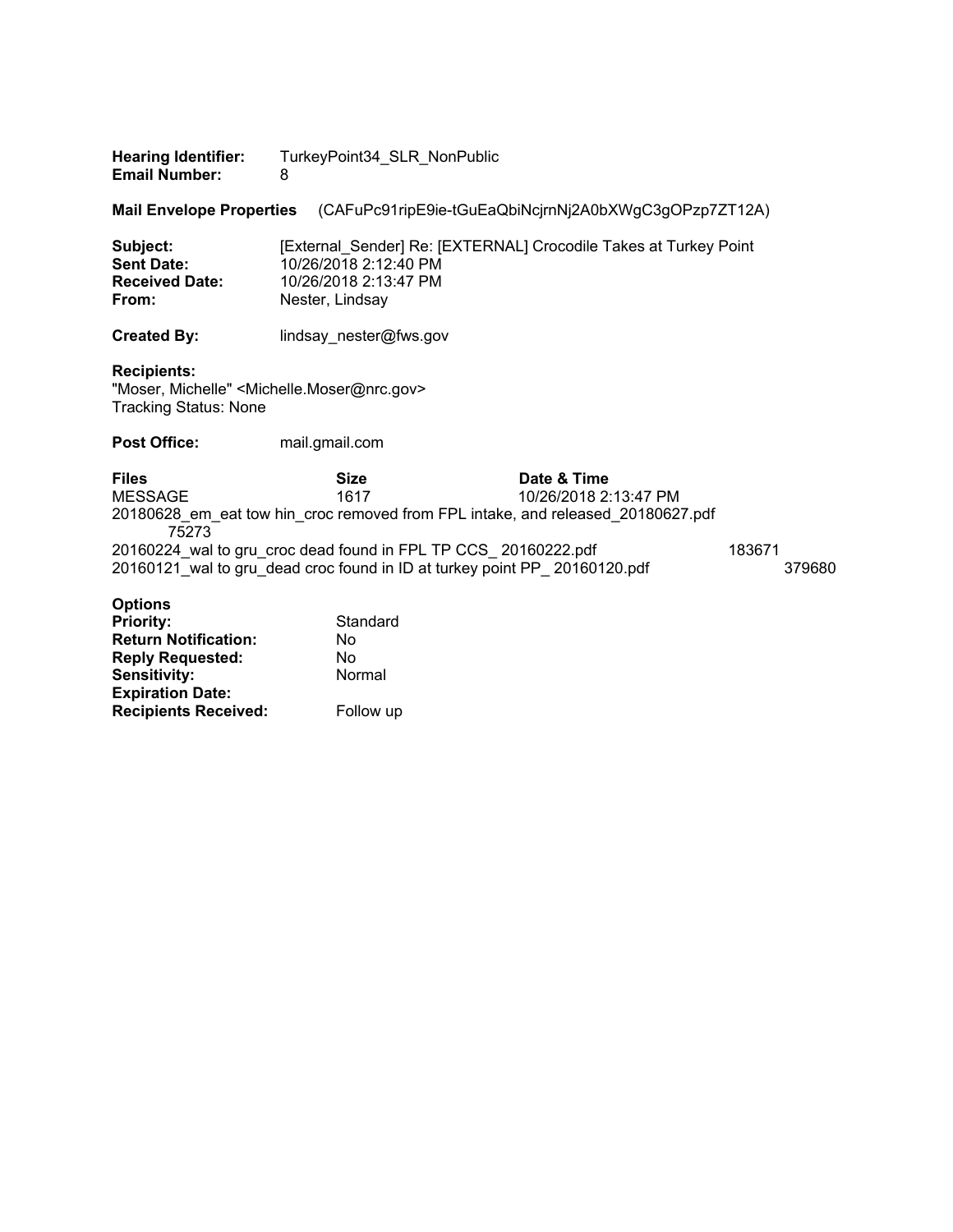

### [EXTERNAL] Crocodile at Turkey Point per Permit TE092945-3

1 message

#### Eaton, Kristin <Kristin.Eaton@fpl.com>

Thu, Jun 28, 2018 at 5:13 PM

To: "Hinzman, Roxanna" <roxanna hinzman@fws.gov>, "carmen simonton@fws.gov" <carmen simonton@fws.gov> Cc: "Wrublik, John" <john wrublik@fws.gov>, "Gless, Jodie" <Jodie.Gless@fpl.com>, "Albury, Amy" <Amy.Albury@fpl.com>

All,

Yesterday, a crocodile was removed from the intake area. Prior to capture, several injuries were noted on the body. In transit to be relocated and released, the crocodile expired. Per condition E. of our permit (No. TE092945-3), we are submitting this notification.

Thanks,

Kristin (Peekstok) Eaton

Florida Power & Light Company

**Environmental Services | Wildlife** 

700 Universe Blvd.

Juno Beach, FL 33408

W: 561-691-7132



Please consider the environment before printing this email

This transmission is intended to be delivered only to the named addressee(s) and may contain information that is confidential and/or legally privileged. If this information is received by anyone other than the named addressee(s), the recipient should immediately notify the sender by E-MAIL and by telephone (561) 691-7132 and permanently delete the original and any copy, including printout of the information. In no event shall this material be read, used, copied, reproduced, stored or retained by anyone other than the named addressee(s), except with the express consent of the sender or the named addressee(s).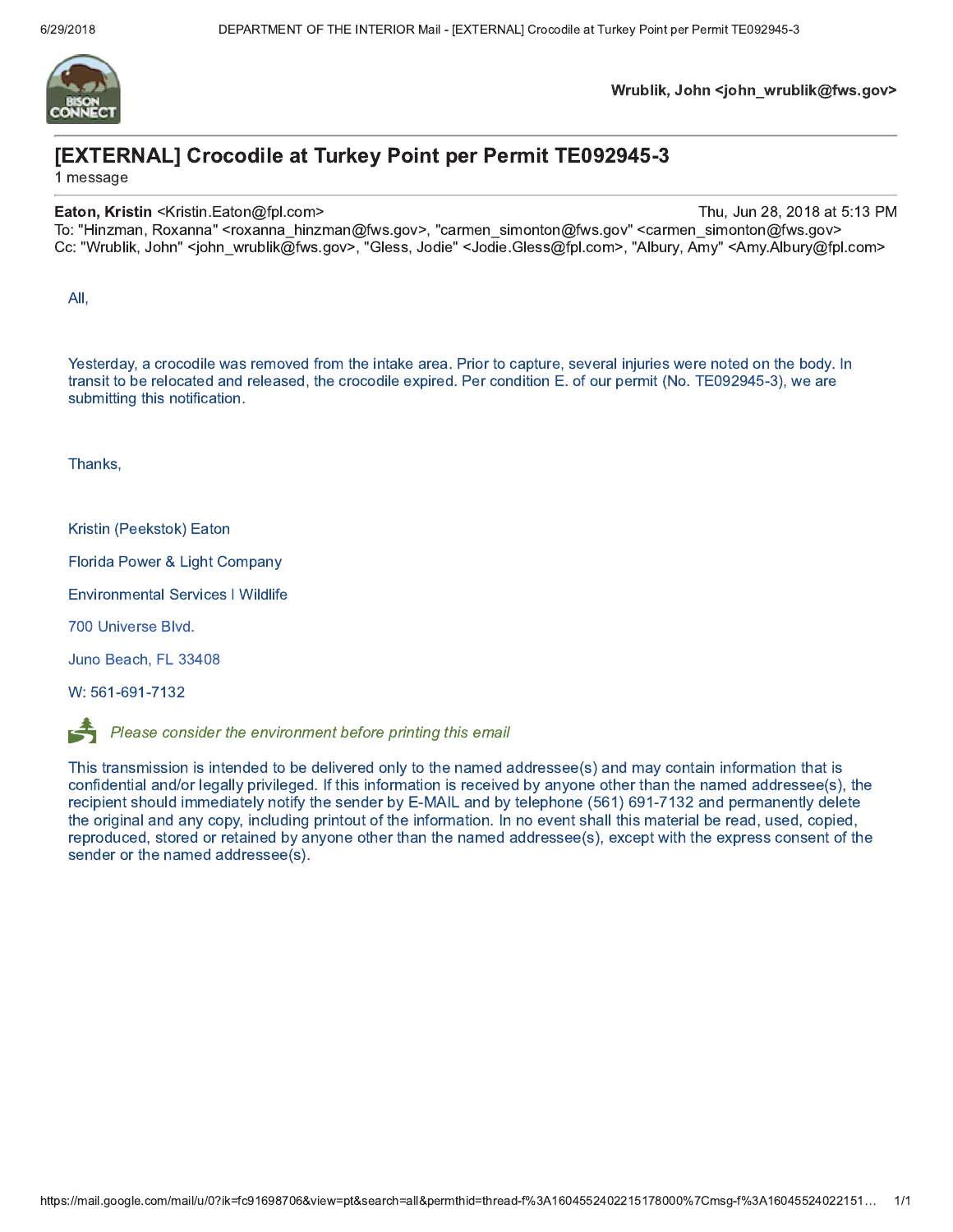

Wrublik, John <john wrublik@fws.gov>

## **American Crocodile Handling Event Report**

#### Waller, Jason <Jason Waller@myfwc.com>

Wed, Feb 24, 2016 at 9:34 AM

To: "Gruver, Brad" < Brad. Gruver@myfwc.com> Cc: "Coffey, Caly" <Caly.Coffey@myfwc.com>, "Escanio, Alfredo" <alfredo.escanio@myfwc.com>, "Pino, Jorge" <jorge.pino@myfwc.com>, "Dutton, Harry" <Harry.Dutton@myfwc.com>, "Carbonneau, Dwayne" <Dwayne Carbonneau@myfwc.com>, "Collins, Linda" <Linda Collins@myfwc.com>, "Mike Cherkiss (Work) (mcherkiss@usgs.gov)" <mcherkiss@usgs.gov>, Mark Parry <markparry@bellsouth.net>, Laura Brandt <laura brandt@fws.gov>, "US Fish & Wildlife Service (john wrublik@fws.gov)" <john wrublik@fws.gov>, "West, Amanda" <Amanda.West@mvfwc.com>

Brad,

Attached is an American crocodile handling report regarding a carcass recovery event that occurred on 2/22/16. Please let me know if you have any questions or need additional information.

Jason Waller, Crocodile Response Program Coordinator

**Alligator Management Program** 

Division of Hunting and Game Management

**Florida Fish and Wildlife Conservation Commission** 

1515 E. Silver Springs Blvd., Suite 106

Ocala, FL 34470

Phone: 352-732-1368

Fax: 352-732-1366

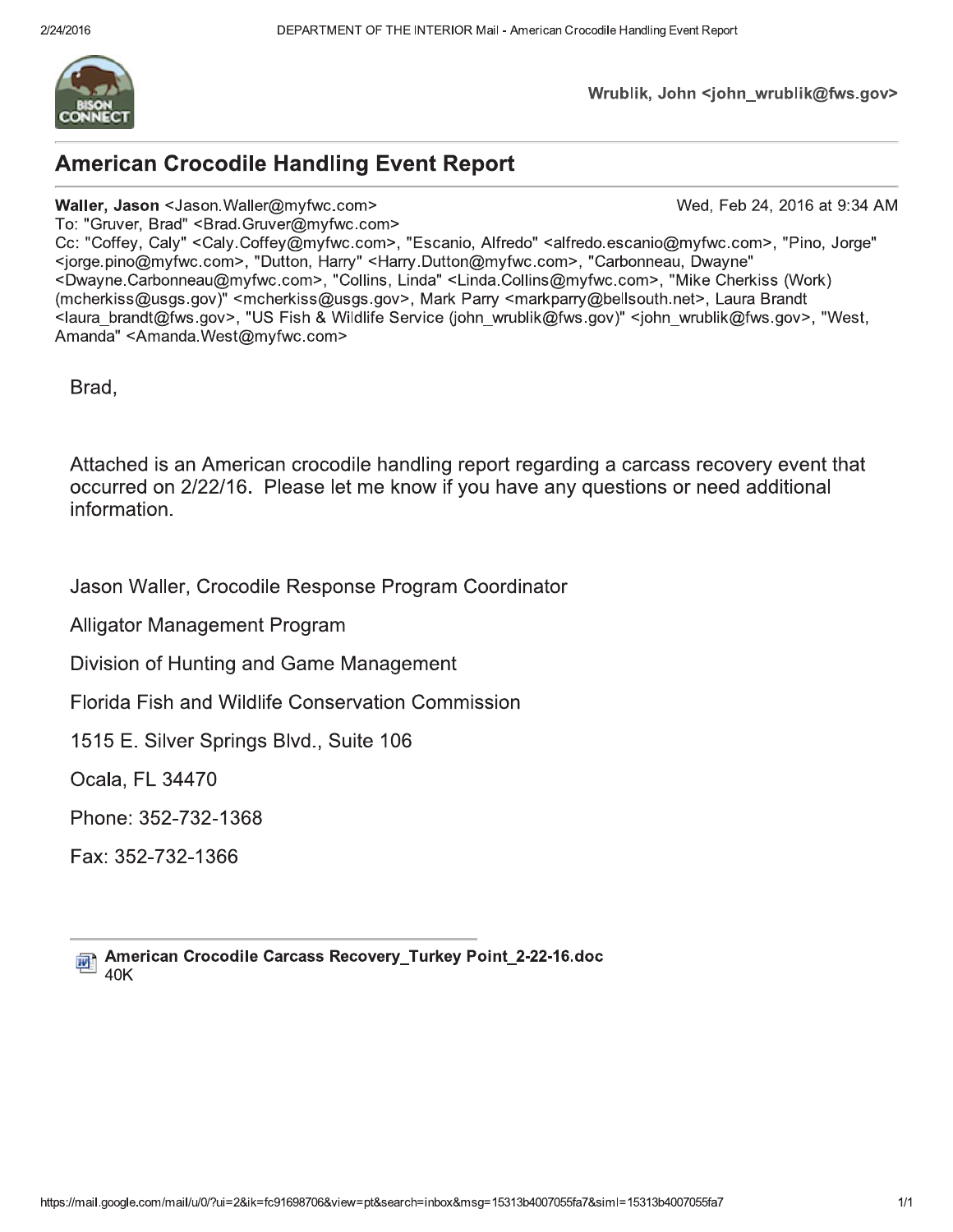

Wrublik, John <john wrublik@fws.gov>

# **American Crocodile Handling Event Report**

### Waller, Jason <Jason Waller@myfwc.com>

Thu, Jan 21, 2016 at 9:46 AM

To: "Gruver, Brad" < Brad. Gruver@myfwc.com> Cc: "Coffey, Caly" <Caly.Coffey@myfwc.com>, "Escanio, Alfredo" <alfredo.escanio@myfwc.com>, "Pino, Jorge" <jorge.pino@myfwc.com>, "Dutton, Harry" <Harry.Dutton@myfwc.com>, "Carbonneau, Dwayne" <Dwayne Carbonneau@myfwc.com>, "Collins, Linda" <Linda Collins@myfwc.com>, "Mike Cherkiss (Work) (mcherkiss@usgs.gov)" <mcherkiss@usgs.gov>, Mark Parry <markparry@bellsouth.net>, Laura Brandt <laura brandt@fws.gov>, "US Fish & Wildlife Service (john wrublik@fws.gov)" <john wrublik@fws.gov>, "West, Amanda" <Amanda.West@mvfwc.com>

Brad,

Attached is an American crocodile handling report regarding a carcass recovery event that occurred on 1/20/16. Please let me know if you have any questions or need additional information."

Jason Waller, Crocodile Response Program Coordinator

**Alligator Management Program** 

Division of Hunting and Game Management

**Florida Fish and Wildlife Conservation Commission** 

1515 E. Silver Springs Blvd., Suite 106

Ocala, FL 34470

Phone: 352-732-1368

Fax: 352-732-1366

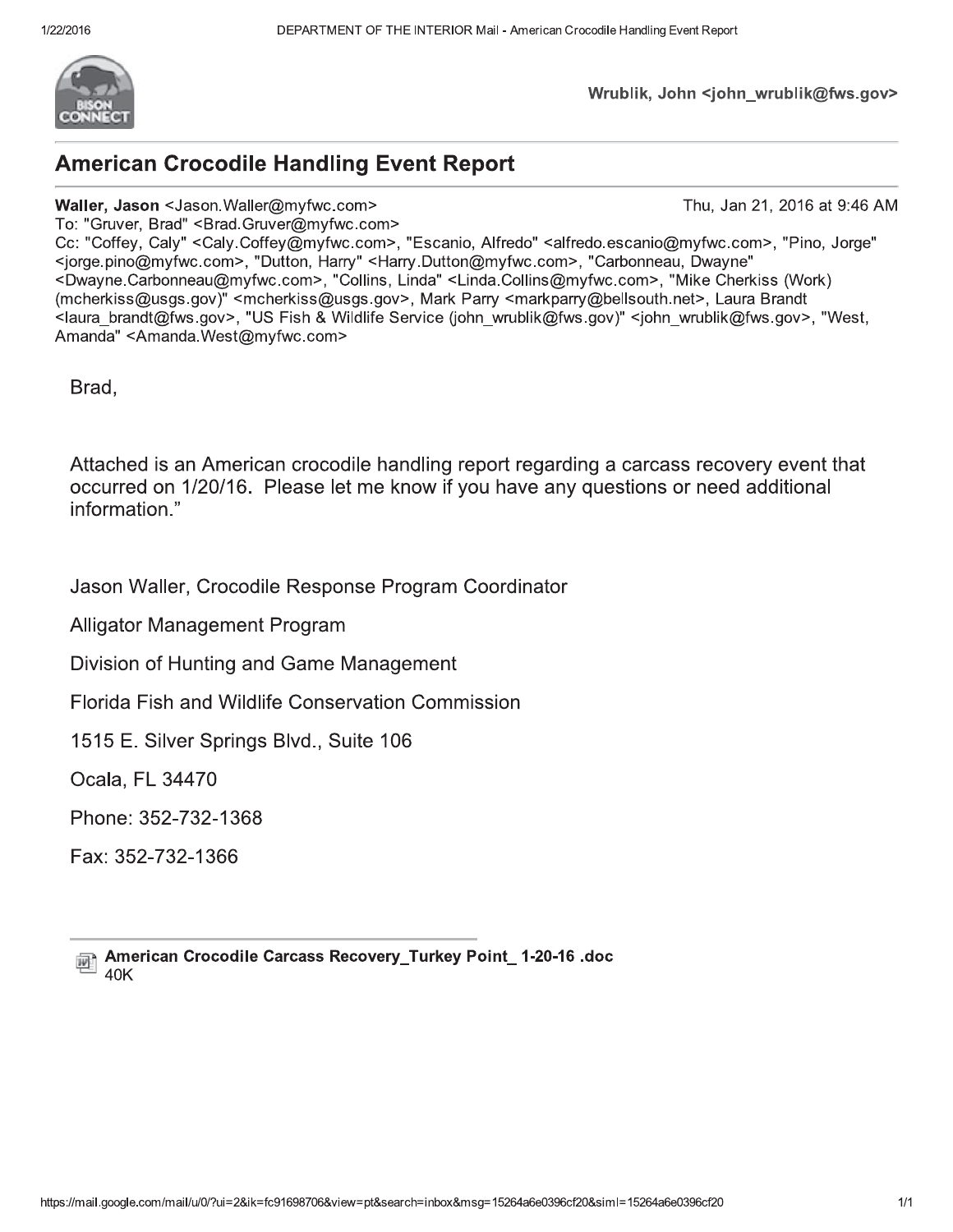# **American Crocodile Handling Event Report**

Florida Fish and Wildlife Conservation Commission

| <b>Complaint Number:</b><br>N/A                                                         | <b>Responder Name:</b><br><b>Bob Bertelson</b>        |  |  |  |
|-----------------------------------------------------------------------------------------|-------------------------------------------------------|--|--|--|
| A. CAPTURE:                                                                             |                                                       |  |  |  |
| <b>Turkey Point Nuclear Station</b><br><b>Address</b>                                   | 1/20/16 1430hrs<br>Date\Time:                         |  |  |  |
| Homestead<br>City:                                                                      | N 25 25' 27"<br>Latitude (hdd.dddd <sup>o</sup> ):    |  |  |  |
| Dade<br>County:                                                                         | W 80 21' 55"<br>Longitude (hdd.dddd <sup>o</sup> ):   |  |  |  |
| Waterbody (if applicable):<br>Interceptor Ditch                                         |                                                       |  |  |  |
| B. EVENT TYPE (select one):                                                             |                                                       |  |  |  |
| Carcass Recovery   X Capture/Release<br>Capture/Captivity<br>Capture/Euthanize          |                                                       |  |  |  |
| C. TRANSLOCATION / RELEASE / DISPOSAL SITE:                                             |                                                       |  |  |  |
| <b>Turkey Point Nuclear Station</b><br><b>Address:</b>                                  | 1/20/16<br>1430hrs<br>Date/Time:                      |  |  |  |
| City:<br>Homestead                                                                      | Latitude (hdd.dddd <sup>o</sup> ):<br>N 25 25' 27"    |  |  |  |
| <b>County:</b><br>Dade                                                                  | Longitude (hdd.dddd <sup>o</sup> ):<br>W 80 21' 55"   |  |  |  |
| Magnets utilized during translocation? (Select one): Yes<br><b>No</b><br>$N/A$ $\times$ |                                                       |  |  |  |
| Interceptor Ditch<br>Waterbody (if applicable):                                         |                                                       |  |  |  |
| D. BIOLOGICAL INFORMATION:                                                              |                                                       |  |  |  |
| 289.5<br><b>Total Length (cm):</b>                                                      | 152.7<br><b>Snout-Vent Length (cm):</b>               |  |  |  |
| N/A<br>Head Length (cm):                                                                | N/A<br>Tail Girth (cm):                               |  |  |  |
| N/A<br>Weight (kg):                                                                     | Sex (select one): Male<br>Female $ \chi $             |  |  |  |
| <b>Deformities:</b>                                                                     | Nothing obvious, but carcass was severely decomposed. |  |  |  |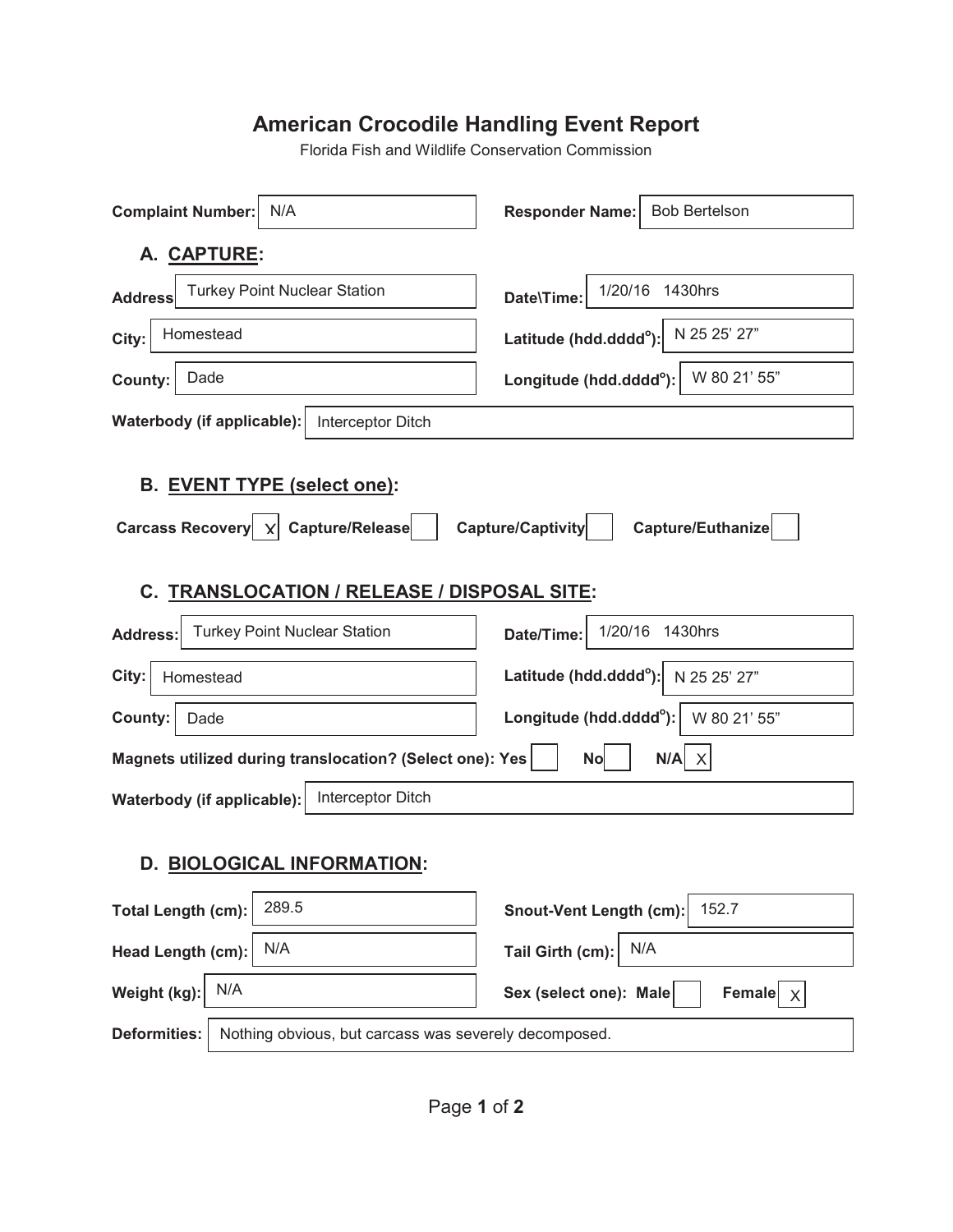## **E. IDENTIFICATION:**

| Recapture<br><b>New Capture</b>           |                           |  |  |  |  |
|-------------------------------------------|---------------------------|--|--|--|--|
| None<br>Web Tag:                          | None detected<br>PIT Tag: |  |  |  |  |
| 2, 3<br>Scute Clip Pattern: S: N/A<br>DL: | DR: 2, 4, 9               |  |  |  |  |
| Cattle Ear Tag (color / number):<br>None  |                           |  |  |  |  |

## **F. ADDITIONAL NOTES:**

A DOA crocodile was found in the Interceptor Ditch (ID) just north of the south ID pump house. The carcass was severely decomposed and cause of death is unknown. The crocodile had the ninth double right scute clipped indicating it a turkey point animal. Carcass could not be preserved in lab freezer due to its size and instead was left in the ID canal for decomposition.